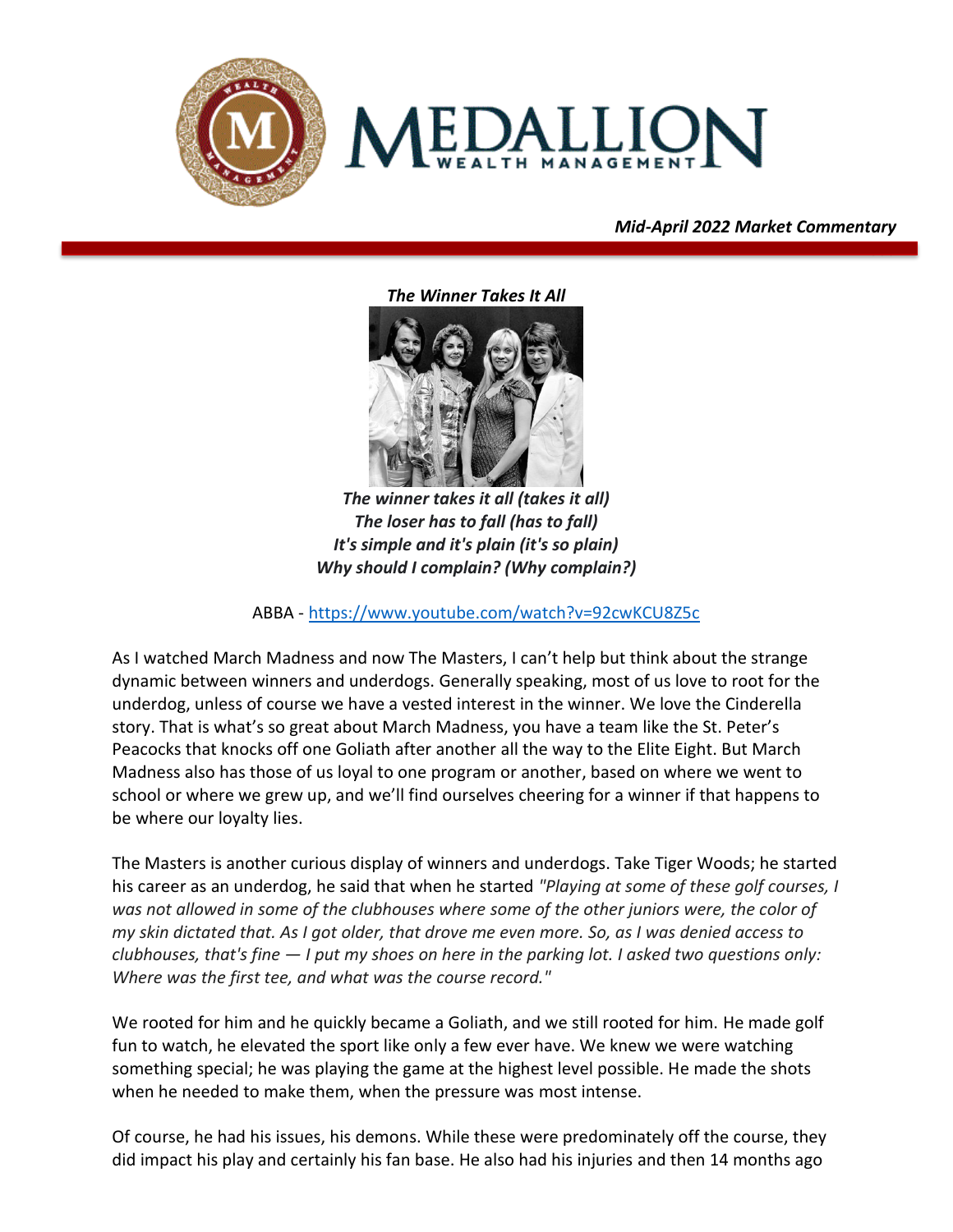the horrific car accident that nearly cost him his life and leg. We were pretty certain that we'd probably seen the last of Tiger on a golf course. But after three months in bed and a constant year of rehab, he shocked us all by arriving at The Masters and announcing that he was going to play.

Now he's the underdog again, the "GOAT" but still an underdog, and he probably has more people rooting for him than ever.

In real life, people root for the underdog too. We root for the poor and the disenfranchised. We root for the Ukrainians. We root for the small business, as long as it doesn't become a big business. This is all well and good in most circumstances, but when it comes to your career, your professional development, or your investments, it is probably better to associate with winners not underdogs.

I learned early in my career that betting on underdogs was a losing game. As Warren Buffett famously stated, "*When a management with a reputation for brilliance tackles a business with a reputation for bad economics, it is the reputation of the business that remains intact."* Another great investor, George Soros, pioneered the idea of reflexivity—things that are doing well will probably get better, and things that are doing badly will probably get worse. Both of these men knew that betting on underdogs, betting on turnarounds, was a losing game.

Turnarounds are extremely rare. When you bet on a turnaround you are betting that the loser will stop losing. Think about this. Sure, there are exceptions, people, or athletes, that surprise us. Against all odds, they turn it around and succeed. We call this a miracle. Cue Al Michaels, "*Do you believe in miracles*", from the 1980 Winter Olympic Games. But in business it is exceptionally rare. In life people are trying to help the underdogs, lift them up and give them a chance. In business your competitors aren't trying to lift you up, they are trying to kill you and put you out of business.

I don't believe in miracles. I like to bet on winners. Countries, companies, and people who have figured out how to win, that's where I want to allocate my money. As winners win, they tend to get stronger not weaker. Not only do they have a winning formula they also attract the best talent, and the lowest cost capital.

One of the things we have been wrestling with for years now is global diversification. Academics will often say that in order to reduce risk you should allocate assets globally, some years the United States will be the best performer, in other years it may be Europe, Japan, China, or the Emerging Markets. Best to spread those assets around.

But what if the U.S. is the winner and all the rest are simply underdogs? What if the U.S. has the best rule-of-law, the best innovation, the freest people, shouldn't we just bet on them? This seems to make sense, but still many Wall Street Strategists refuse to acknowledge it. Just take a look at the following chart from Bank of America which shows that the U.S. has significantly outperformed the rest of the world (RoW).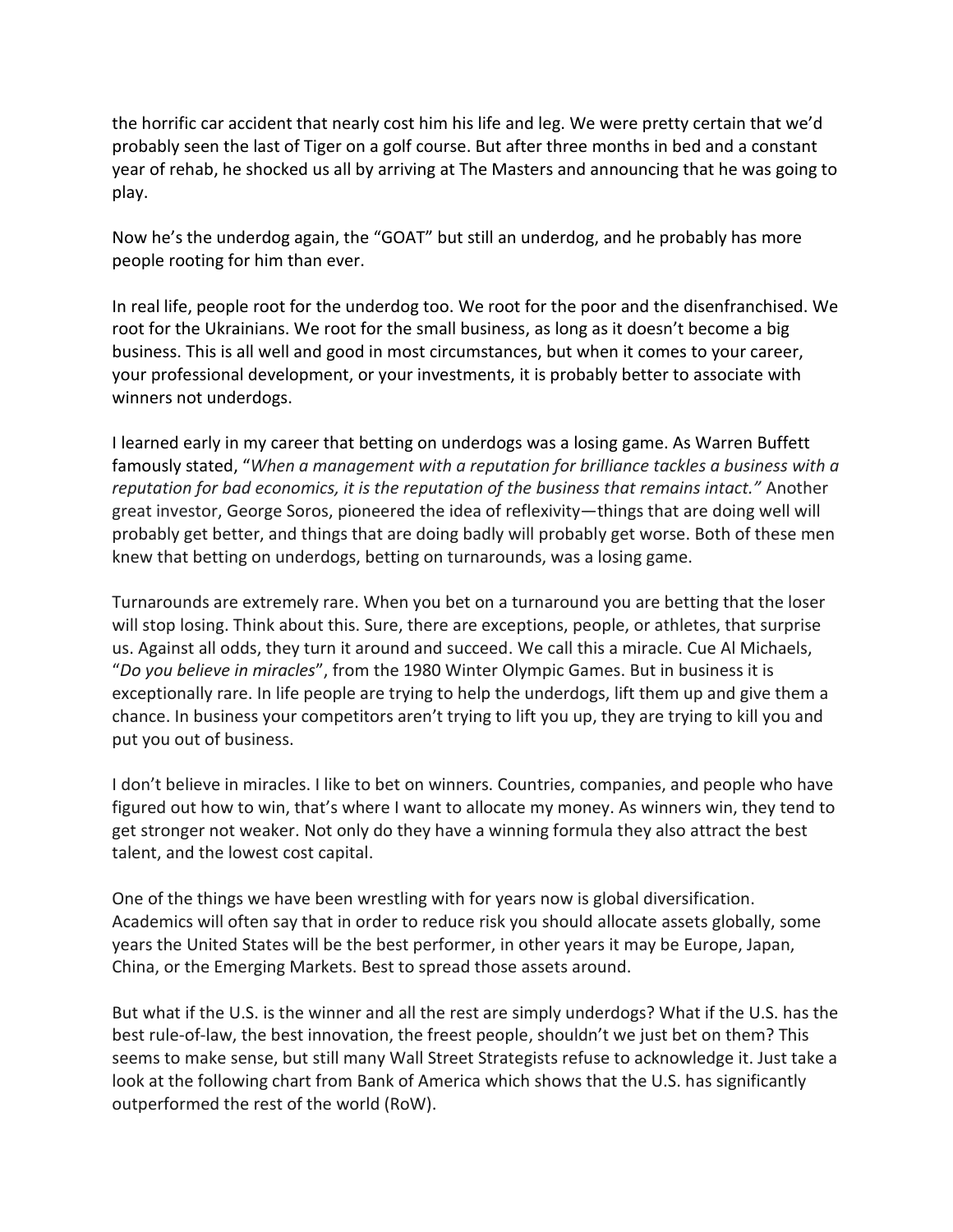

Because of this outperformance BofA believes that you should short the USA and go long Global stocks. BofA wants you to bet on the underdog, even though that underdog has significantly underperformed the winner. In fact, they want you to buy the underdog because they have significantly underperformed the winner.

Sure, the U.S. has significantly outperformed the rest of the world but let's look forward. We know the U.S. economy is headed for a rough patch with inflation, rising interest rates, and probably a slowing economy. But do you think Europe is in a better place? They also have inflation, rising rates and an economy that is probably already in recession, as well as energy and food shortages, and a hot war. How about China? They have all of the above-mentioned issues as well as Covid shutdowns and growing ostracization because of their Russian friendship and human rights violations. The U.S. also has the best companies in the world.